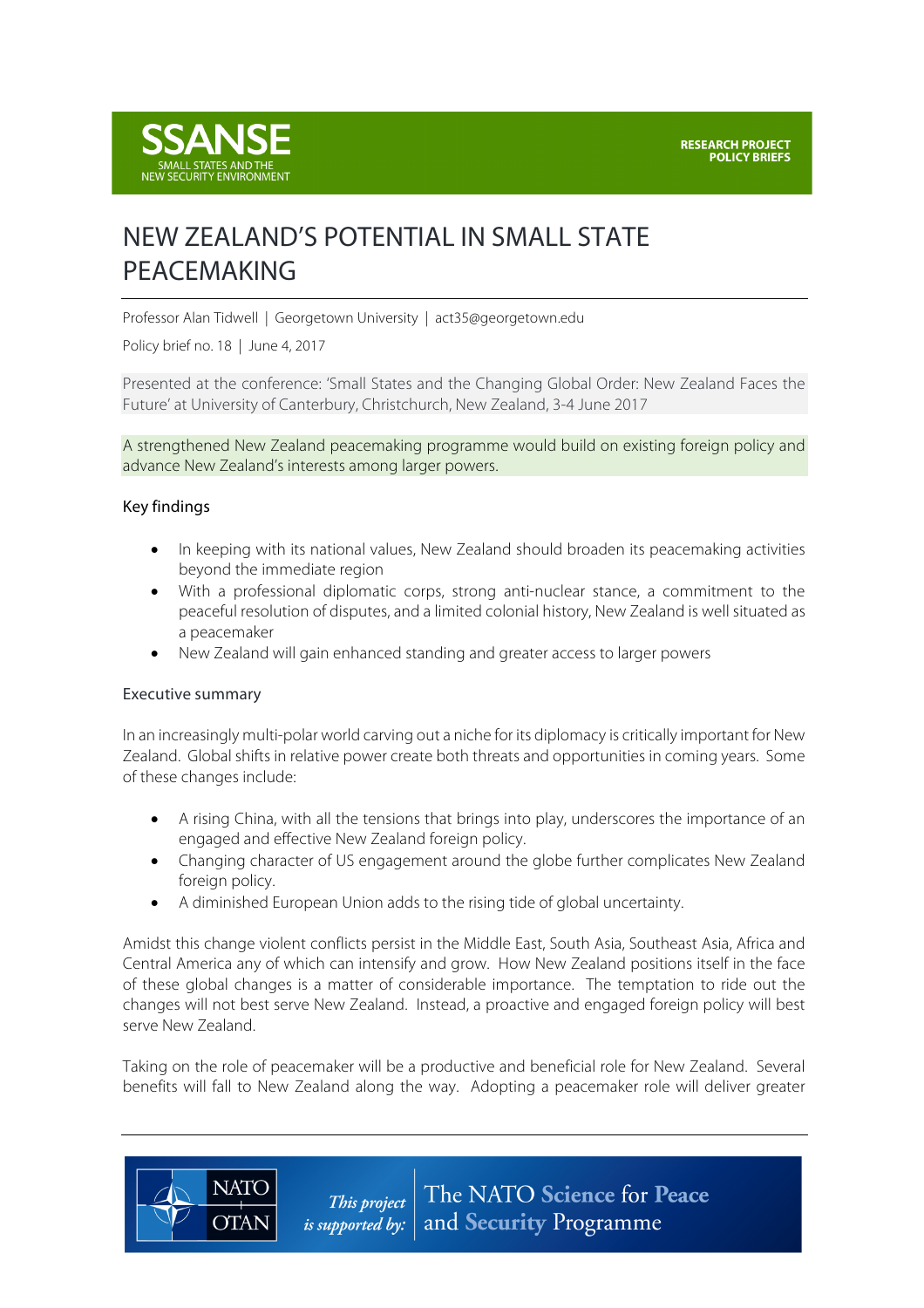access to larger powers. The additional value that accrues to New Zealand by pursuing an expanded peacemaking role is that it reinforces other elements of New Zealand's foreign policy including support for international law and institutions, nuclear nonproliferation and the poverty alleviation. New Zealand's professional diplomatic service, a critical resource for peacemaking, puts it ahead of many countries. The market for peacemakers can hardly be said to be saturated - many peacemaking opportunities exist in which New Zealand could focus its peacemaking energies, especially outside of the Pacific. In taking on the broadened peacemaking role New Zealand will increase the range of benefits it can accrue from the international environment.

# Analysis

 $\overline{a}$ 

In a rapidly globalizing world, conflicts persist and numerous peacemaking opportunities exist around the world. Many of these conflicts threaten the security and economic stability of the international community. These developments have particular salience for smaller states, such as New Zealand. For New Zealand, involvement in peacemaking has the potential to be both insurance against disruption of its economy and an opportunity to increase its influence in decision-making in the international system.

Peacemaking is a process of reaching agreements. Any country which aspires to be a peacemaker needs to establish its *bona fides*, though there are many paths to follow. Norway, Switzerland and Qatar (see table 1) all have peacemaking credentials.<sup>1</sup> Norway can point to its tradition of liberal and religious internationalism and its history of colonial rule under Sweden and Denmark, which gives it more credibility than a state with a colonial history might have. It also has a reputation for its progressive missionary activities. Switzerland has its longstanding policy of neutrality and its status as the headquarters of many major international organizations. Qatar can emphasize its effectiveness in facilitating negotiations and direct involvement of its most senior officials, up to and including the Foreign Minister and the Emir himself.<sup>2</sup> Where Qatar differs from Norway and Switzerland is in its thinly staffed foreign office and its more regional focus.<sup>3</sup> This difference in regional focus is partly by design and partly by necessity-- Qatar seems to be seeking regional, rather than global, influence, but at the same time Norway and Switzerland would struggle to focus on their own region if they wanted to owing to the relative strength of their immediate neighbors.

Dickinson, Elizabeth. 2012. "Qatar Builds a Brand as Mediator." The Christian Science Monitor, March 28. Kamrava, Mehran. 2011. "Mediation and Qatari Foreign Policy." The Middle East Journal 539-556. Ulrichsen, Kristian Coates. 2013. Qatar's Mediation Initiatives. Policy Brief, The Norwegian Peacebuilding Resource Center.



<sup>&</sup>lt;sup>1</sup> Bandarage, Asoka. 2011. The "Norwegian Model": Political Economy of NGO Peacemaking. Research Article, Providence: The Brown Journal of World Affairs.

Lanz, David and Mason, Simon. 2012. Switzerland's Experiences in Peace Mediation. Research Article, Helsinki: The Finnish Institute of International Affairs, pp.73-78.

<sup>&</sup>lt;sup>2</sup> Kamrava, Mehran. 2011. "Mediation and Qatari Foreign Policy." The Middle East Journal 539-556.

<sup>&</sup>lt;sup>3</sup> Barakat, Sultan. 2014. Qatari Mediation: Between Ambition and Achievement. Analysis Paper, Washington, D.C., Doha: Brookings Doha Center.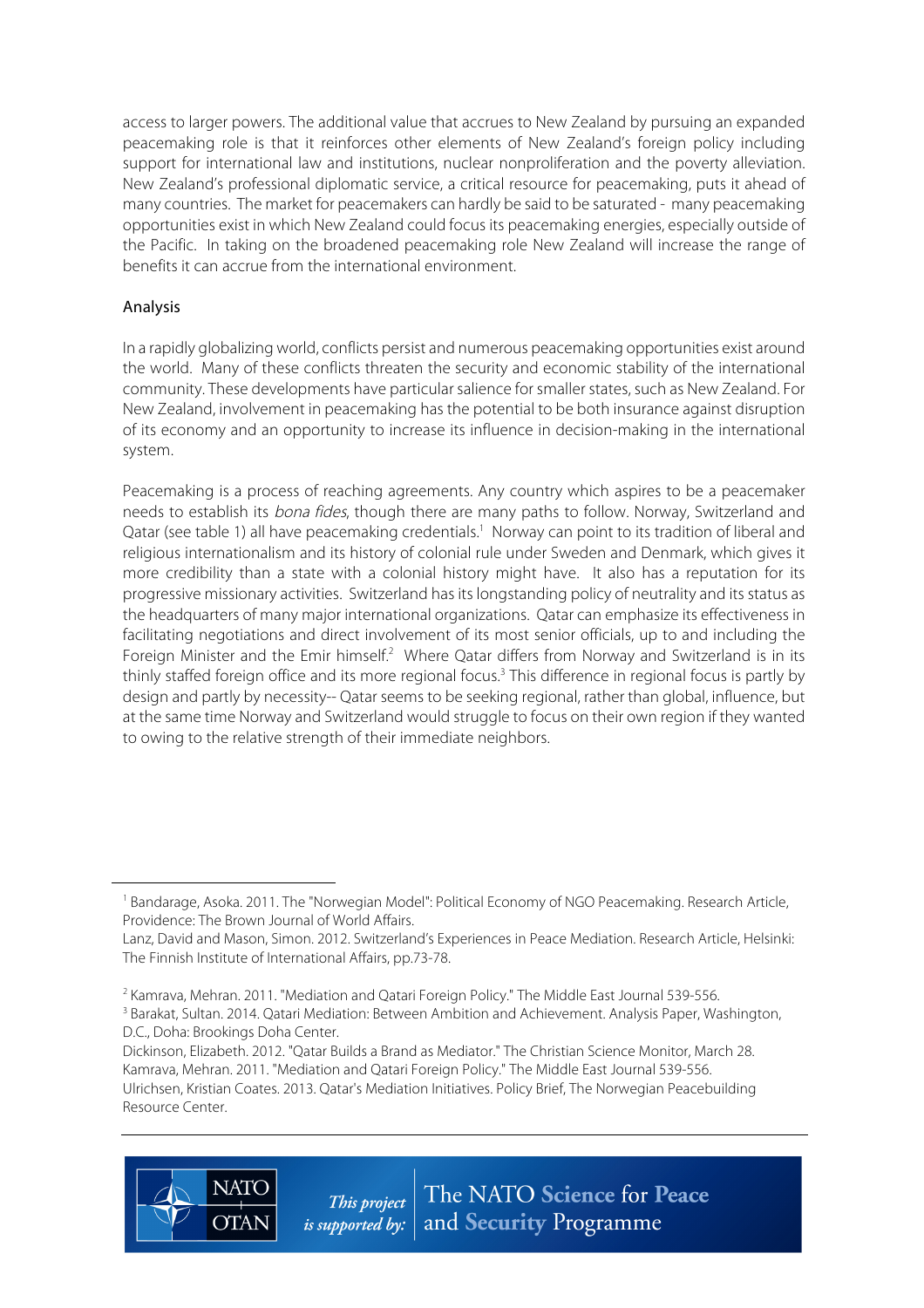|                                | Resources       | Coloniza Past. | Central Account | Advantage                                            | Free dialogs. | Benefit?                                                          |
|--------------------------------|-----------------|----------------|-----------------|------------------------------------------------------|---------------|-------------------------------------------------------------------|
| <b>NORWAY</b>                  | Yes (oil)       | No             | Global          | Peacemaking &<br>missionary<br>traditions            | Yes           | Discuss trade                                                     |
| <b>SWITZER-</b><br><b>LAND</b> | Yes (banking)   | No             | Global          | Commitment to<br>Neutrality                          | Yes           | Banking, FDI,<br>access                                           |
| QATAR                          | Yes (oil & LNG) | No             | Within region   | No Bureaucracy,<br>quick access to<br>senior figures | Yes           | Regional<br>influence; Pro-<br>Palestinian                        |
| <b>NEW ZEALAND</b>             | Yes             | Yes            | ??              | National Values<br>Impartial                         | ??            | Promote free<br>trade; nuclear<br>disarmament,<br>good governance |

Table 1 Small State Peacemakers

Small states involved in peacemaking have several distinct motivations. Access to great powers is a significant factor in developing a peacemaking role. For example, the Norwegians were able to gain access to the then US Secretary of State Rice, briefing her on the peace process in Sri Lanka. Of course, such access also affords an opportunity to raise issues beyond the peacemaking issues. In the case of the Norwegians, they could also raise bilateral trade issues. Peacemaking can also affords a government an opportunity to act out popularly held national values. Switzerland's commitment to neutrality is played out every time the Swiss government offers its good offices to countries who do not share diplomatic relations. Qatar's peacemaking activities are more regional in nature - by resolving regional conflicts greater focus can be placed on what they believe the most important issue, namely Palestine.

What sets New Zealand apart as a peacemaker? There are several strengths that give New Zealand a unique advantage in peacemaking. One is that it is in New Zealand's interest to see violent conflict peacefully resolved, both in because the pacific resolution of disputes is an end in itself and because violent conflict has negative consequences for free trade -- war is quite damaging to trade indeed. Next, New Zealand already has credentials as a peacemaker. Their successful involvement in the Bougainville conflict is proof positive of New Zealand's peacemaking capacity.<sup>4</sup> A third strength is that New Zealand has stood against a powerful ally (the US) in the pursuit of its anti-nuclear policy. To that end New Zealand was prepared to pay a heavy price in the name of principle. The final strength which New Zealand might present as a unique advantage is its comparatively better relationship between its original people (the Maori) and the colonizers (Pakeha). While still domestically fraught, recent work to honor the Treaty of Waitangi suggests New Zealand is comparatively better off than many others (e.g. Australia, Canada, the US). In sum, New Zealand's bona fides as a peacemaker are informed by its history and values.

<sup>4</sup> Reddy, Peter. 2008. Reconciliation in Bougainville: Civil war, peacekeeping and restorative justice. Research Article, Canberra: Contemporary Justice Review.



 $\overline{a}$ 

The NATO Science for Peace This project *is supported by:*  $\vert$  and **Security** Programme